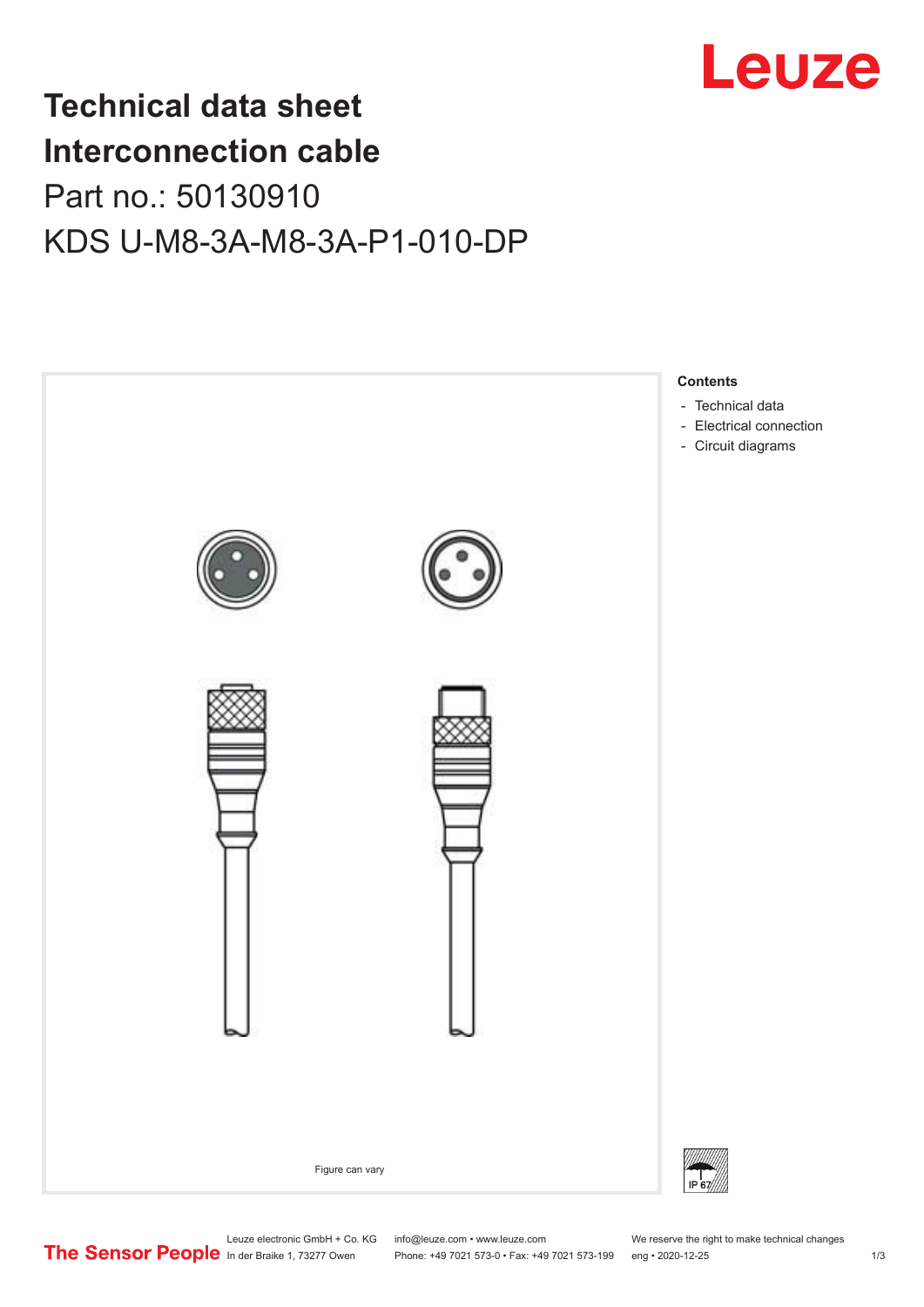### <span id="page-1-0"></span>**Technical data**

#### **Connection**

| <b>Connection 1</b>               |                                                                                                                                                                                                                                |
|-----------------------------------|--------------------------------------------------------------------------------------------------------------------------------------------------------------------------------------------------------------------------------|
| <b>Type of connection</b>         | Connector                                                                                                                                                                                                                      |
| <b>Thread size</b>                | M <sub>8</sub>                                                                                                                                                                                                                 |
| <b>Type</b>                       | Female                                                                                                                                                                                                                         |
| No. of pins                       | $3 - pin$                                                                                                                                                                                                                      |
| Version                           | Axial                                                                                                                                                                                                                          |
| <b>Connector, LED</b>             | Yes                                                                                                                                                                                                                            |
| <b>Connection 2</b>               |                                                                                                                                                                                                                                |
| <b>Type of connection</b>         | Connector                                                                                                                                                                                                                      |
| <b>Thread size</b>                | M <sub>8</sub>                                                                                                                                                                                                                 |
| <b>Type</b>                       | Male                                                                                                                                                                                                                           |
| No. of pins                       | 3-pin                                                                                                                                                                                                                          |
| Version                           | Axial                                                                                                                                                                                                                          |
| <b>Cable properties</b>           |                                                                                                                                                                                                                                |
| <b>Number of conductors</b>       | 3 Piece(s)                                                                                                                                                                                                                     |
| Wire cross section                | $0.25$ mm <sup>2</sup>                                                                                                                                                                                                         |
| <b>AWG</b>                        | 24                                                                                                                                                                                                                             |
| Sheathing color                   | <b>Black</b>                                                                                                                                                                                                                   |
| <b>Shielded</b>                   | <b>No</b>                                                                                                                                                                                                                      |
| Silicone-free                     | Yes                                                                                                                                                                                                                            |
| Cable design                      | Interconnection cable                                                                                                                                                                                                          |
| Cable diameter (external)         | $4.3 \text{ mm}$                                                                                                                                                                                                               |
| Cable length                      | 1.000 mm                                                                                                                                                                                                                       |
| <b>Sheathing material</b>         | <b>PUR</b>                                                                                                                                                                                                                     |
| <b>Wire insulation</b>            | <b>PUR</b>                                                                                                                                                                                                                     |
| <b>Traverse rate</b>              | Max. 3.3 m/s with horiz. traverse path of<br>5m and and max, acceleration of 5m/s <sup>2</sup>                                                                                                                                 |
| Suitability for drag chains       | Yes                                                                                                                                                                                                                            |
| Properties of the outer sheathing | Free of CFC, cadmium, silicone, halogen<br>and lead, matt, low-adhesion, abrasion-<br>resistant, easily machine-processable                                                                                                    |
| Resistance of the outer sheathing | Hydrolysis and microbe resistant, good<br>oil, gasoline and chemical resistance in<br>accordance with VDE 0472 part 803 test<br>B, flame retardant in accordance with UL<br>1581 VW1 / CSA FT1 / IEC 60332-1,<br>IEC 60332-2-2 |
| <b>Torsion suitability</b>        | ±180° / m (max. 2 mio. cycles with 35<br>cycles / min)                                                                                                                                                                         |

# Leuze

#### **Mechanical data**

| $9 \text{ mm}$                                                  |
|-----------------------------------------------------------------|
| 34 <sub>q</sub>                                                 |
| 5,000,000 Piece(s)                                              |
| Min. 10 x cable diameter                                        |
| Bending radius, stationary laying, min. Min. 5 x cable diameter |
|                                                                 |

#### **Operation and display**

**Number of LEDs** 1 Piece(s)

#### **Environmental data**

| Ambient temperature, operation,<br>flexible use   | $-2580 °C$ |
|---------------------------------------------------|------------|
| Ambient temperature, operation,<br>stationary use | $-4080 °C$ |

#### **Certifications**

| Degree of protection         | <b>IP 66K</b>                                                     |
|------------------------------|-------------------------------------------------------------------|
|                              | IP 67 when in the plugged-in and<br>screwed-down state (EN 60529) |
|                              |                                                                   |
| <b>Classification</b>        |                                                                   |
| <b>Customs tariff number</b> | 85444290                                                          |
| eCl@ss 5.1.4                 | 27279201                                                          |
| eC <sub>1</sub> @ss 8.0      | 27279218                                                          |
| $eC$ <sub>l</sub> $@ss$ 9.0  | 27060311                                                          |
| eCl@ss 10.0                  | 27060311                                                          |
| eCl@ss 11.0                  | 27060311                                                          |
| <b>ETIM 5.0</b>              | EC001855                                                          |
| <b>ETIM 6.0</b>              | EC001855                                                          |
| <b>ETIM 7.0</b>              | EC001855                                                          |

## **Electrical connection**

#### **Connection 1**

| Type of connection    | Connector |
|-----------------------|-----------|
| <b>Thread size</b>    | M8        |
| <b>Type</b>           | Female    |
| No. of pins           | $3 - pin$ |
| Version               | Axial     |
| <b>Connector, LED</b> | Yes       |

#### **Connection 2**

| Type of connection | Connector |
|--------------------|-----------|
| <b>Thread size</b> | M8        |
| Type               | Male      |
| No. of pins        | $3 - pin$ |
| Version            | Axial     |